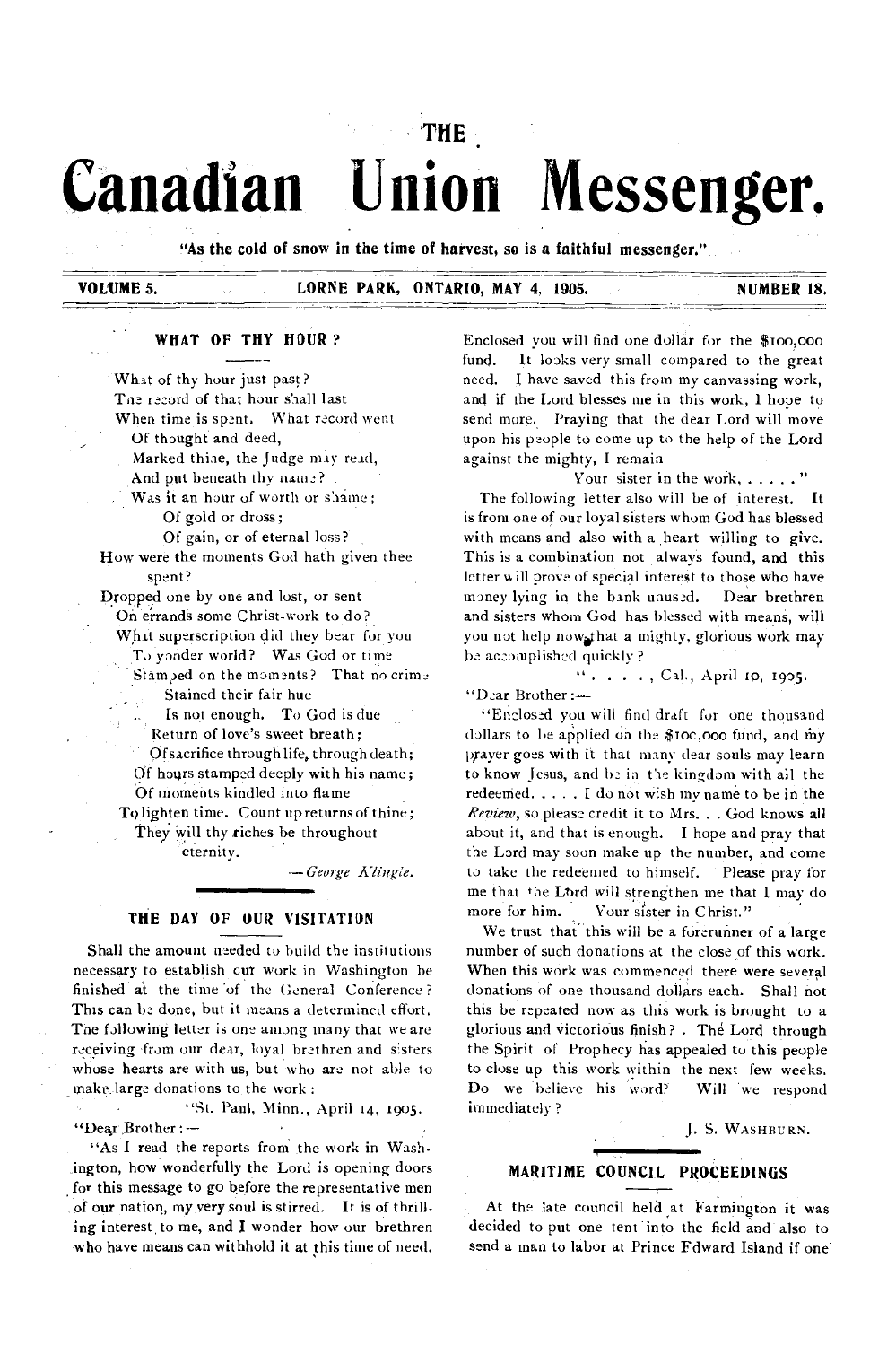can be found to go there. It was a matter of regret that a part of the ministerial force must he tied at the school this summer. But in view of the work to be done, it was thought best that Elder Guthrie give his time there until the school is completed.

Looking over the work we thcught it best to move the school from the farm on which it is located at present to one better suited to make the school self-supporting. This can be done with an added expense of only about five hundred dollars. There is every prospect of operating in the future without loss. Our loss this year on running expenses was found to be due to our having had to buy a large quantity of hay and feed. Our plans for building are mature, the lumber and frames are all ordered and will be ready for use the first of June.

We find our resources to be,— cash on hand April 23, \$546.23 ; donations to be paid by June t. \$454.86; bills payable, "Christ's Object Lessons," and other sources, \$351.17; making a total resource of \$1352.26. Of this sum \$232.87 is due from the Conference on "Christ's Object Lessons" sold two years ago, the money having been used to pay laborers in the Conference, also \$55 in cash used in the same way.

The cost of the new building will reach the \$2000 mark. Therefore it is evident to all, as it was to the council, that we must raise at least \$t000 in order to build and furnish the school, and to place about four more cows on the farm for the use of the school. Of this sum we must raise \$500 at home if we expect the General Conference to raise the sum promised last fall.

To start this work the council decided to order five hundred copies of "Christ's Object Lessons" and dispose of them, thus leaving the profits to increase the school fund. The Conference Committee have taken a substantial part in this, as will he seen from what follows. Elder Andrews pledges himself to dispose of one hundred copies by Jan. I, 1906; Elder Guthrie, Elder Hanna, and Brother Longard have pledged to dispose of fifty copies each in the same time. Thus \$250 of the \$5oo to be raised at home is arranged for by the laborers. Who among the brethren will come with us, and put the shoulder to the wheel and help us lift the load, which for all is light, hut if left for a few is a heavy burden.

We will still maintain our present low rate of tuition, ten dollars per month, and each student to perform one hour's domestic labor per day in addition. And we obligate ourselves to furnish each student with four dollars worth of work per month, thus leaving but six dollars per month to be paid in cash. We are also prepared this year to give work to a few worthy young men whereby they may earn

the whole amount of their expenses for the year by helping on the buildings during the summer.

We shall be pleased to hear from any who may desire to attend the school the coming year. Attendance is not confined to the young people of the Maritime Conference. For further particulars write to Elder E. E. Gardner or Wm. Guthrie, Williamsdale, East Cumberland Co., Nova Scotia.

Yours in beha!f of the Committee,

Wm. GUTHRIE.

#### **VICE-PRESIDENT FAIRBANKS**

A considerable length of time before he was spoken of for the vice-presidency of the United States, Charles W. Fairbanks delivered, in New Jersey, a stirring address on Willian McKinley. After it was over an enthusiastic auditor, who had just been introduced to him, remarked :

"Senator, you are the successor at Washington of Daniel W. Voorhees, 'the tall sycamore of the Wabash,' aren't you?"

The senator said smilingly that such was the case.

"Well," exclaimed the new acquaintance, "as I sat listening to your speech I said to myself that you are a good deal of a tall sycamore yourself, and that there is fine presidential timber in that tree."

To the influence of the strength of character of his mother ,Vice-President Fairbanks attributes most of his success. She watched over him very tenderly and zealously in his boyhood and youth. Because she was afraid of town influences she sent him to a country school. Mrs. Fairbanks was particularly uneasy when her son went to college, but she decided that he could be trusted implicitly when she received the following letter:

"Dear Mother, -- To-night I had to disobey your instructions to stay off the streets at night. When I came to my room I found that there was no oil in the can, and I had to go down to the grocery to get some."

It is-quite plain that Charles must have been a very good boy.

*—Montreal Weekly Star.* 

#### **THE WASHINGTON FUND**

•••••••••=11

All are more or less acquainted with the Washington fund, and it is very desirable that the balance be raised before the General Conference convenes on May 11. There is something over thirty thousand dollars yet to be raised, and all of our churches in America are especially appealed to just now to contribute to this fund that it may be completed at once. It will be a great blessing to the work and a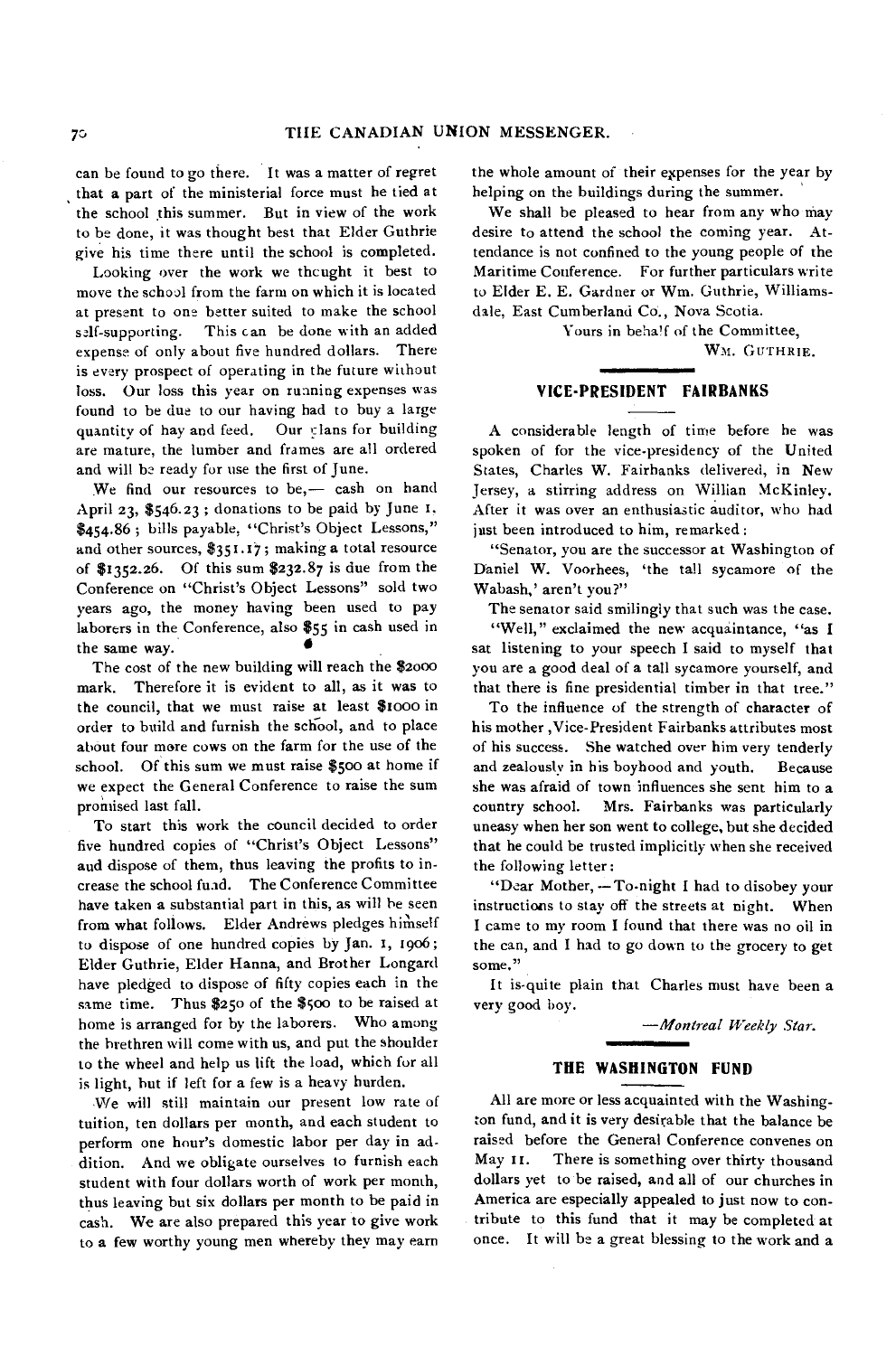;ource of great satisfaction to these who have labored so untiringly in raising this money if it can be finished at this time.

The churches in the States are contributing more or less to this: fund at this time, and we would he pleased to have all our churches in Canada take up the matter now, even if you have given something already, and have a part in closing up this fund.

We would suggest that all the churches take this matter up next Sabbath and make an offering to this important work, Then send the money right on to your conference treasurer so that it will reach Washington before conference convenes. "Honor the Lord with thy substance."

W. II. THURSTON.

# **FROM THE FIELD**

#### **BRANTFORD**

Os Monday and Tuesday, April **it** and 12, we had a visit paid us by Elder Burrill and his daughter, Sister Ellen, who has lately been connected with the missionary work in South Africa. Oa Monday night the meeting was opened with a hymn followed by prayer. The Elder then introduced his daug iter, who delivered an extremely interesting and instructive lecture on general missionary work in South Africa. The following evening Sister Burrill gave some of her personal 'experiences in connection with college and missionary work, accompanied by illustrations of her pupils' work, which was a credit to them and to herself also, she having been their teacher for five years.

We had a good and appreciative audience each night

M. SHANKS.

#### **GUELPH, ONT.**

Tne members of this little church were glad to have Elder Burrill and his daughter, Miss Ellen Burrill, w.th them on Sabbath, April 22. As many meetings were held as could be during their short stay.

On Sabbath evening Sister Burrill related some of her experiences in educational work in South Africa. She told of their struggles to make the school self-Supporting, and of the success which they achieved ; of their efforts to break the students of wrong habits which seemed part of their very natures, habits not regarded as wrong by the people there; and then she told of their earnest endeavors to hold up Christ before the students, many of whom were unconverted when they came to the school. Many. instances of victory for the truth were related.

Elder Burrill then spoke of the success which might be attained by the educational work in Canada where our schools have so much greater advantages than have the schools of South Africa. Two of the students of Lornedale Academy were glad to be present on this occasion.

In his sermon on Sabbath morning E'der Burrill gave us a general view of our work as Seventh-day Advent sts. He pointed to Washington, the capital of the leading nation of the world, as the centre from which all nations shall learn of the third angel's message. He showed that our institutions in Washington must soon be ready for action, and that the Lord expects each and all of his people to aid in the early establishment of his work there.

After the Sabbath-school in the afternoon, the ordinances were celebrated. It was a season of deep, solemnity, for the Lord's presence was there.

Sister Burrill then spoke again of mission work in Central Africa, telling of the hardships and privations suffered by the laborers there, and how much they might be lessened if we would give more to missicns. Many of the missionaries have given up their lives in Central Africa, and Sister Burrill told how the converted natives visit the well-kept graves of those dead missionaries, and going from one to another, say, "These men gave their lives for us, and when they come up in the resurrection, they will look for us: we must not disappoint them."

If those poor natives of dark Africa live better lives that they may not disappoint the men who die in service for them, how should we live that we may not disappoint the One who has done more for each of us than one man can ever do for another. -

MAUDE PENGELLY.

### **SPECIAL NOTICE**

All of our Young People's Societies in' the Canadian Union Conference are requested to report to Mrs. Flora L. Bland, 222 North Capitol St. Washington, D. C., at once that she may have a full report from our field to present to the General Conference. The leaders of these societies will please see that these reports are made up and sent in without delay. W. H. THURSTON

#### **THE YOUTH'S INSTRUCTOR**

The question of the reading that our children and young people shall have is not given the careful consideration that it deserves. Literature should be placed in the hands of our youth that will awaken the very best impulses possible in their lives. There is no better paper than the *Youth's Instructor for*